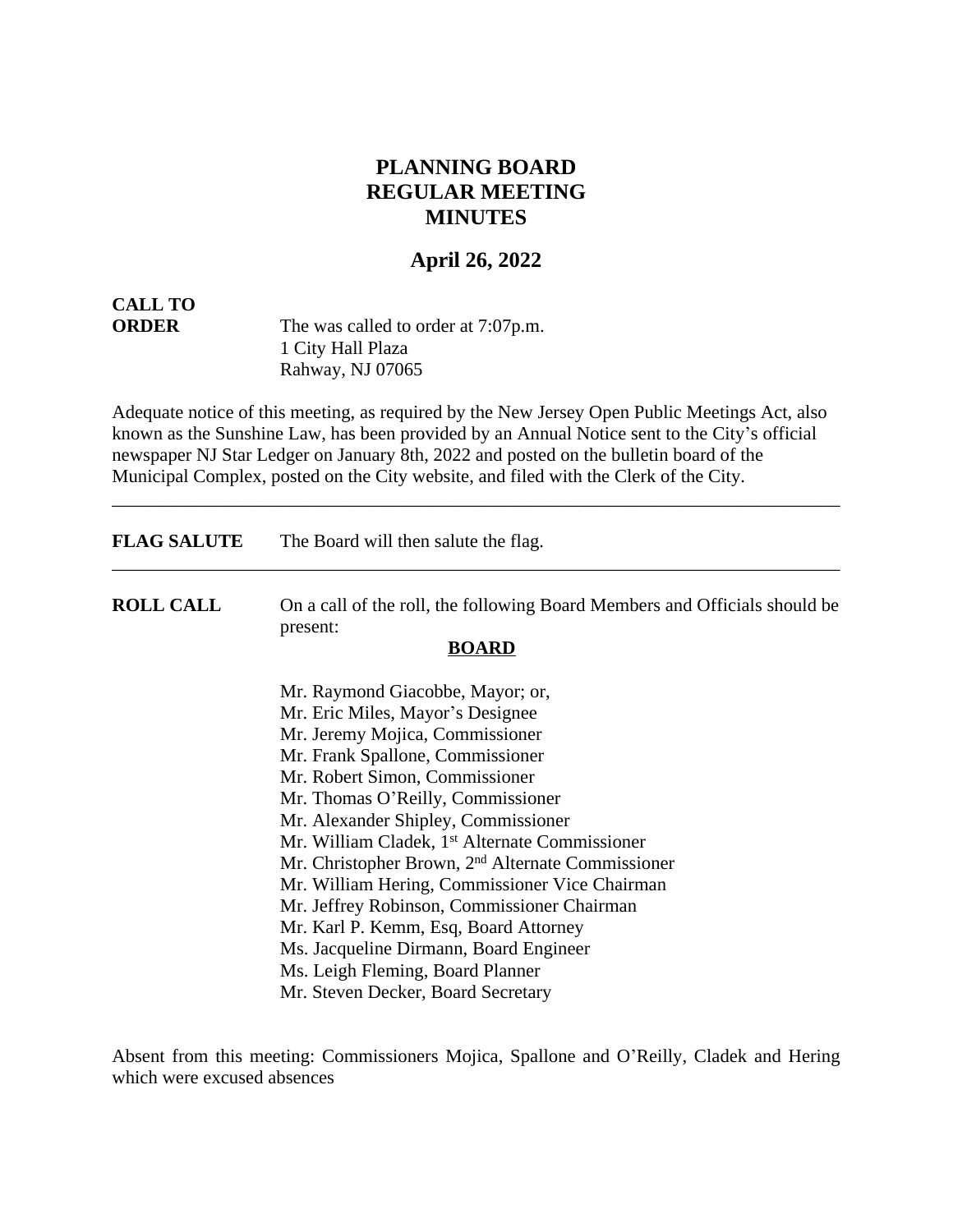The meeting was called to order 7:07pm.

Chairman Robinson opened the meeting with the regulations and reading of the agenda into the record.

The following action took place.

# **Memorialization for Resolutions**

The meeting began with the memorialization of resolutions from the previous meeting.

329 New Brunswick Ave. Owners, LLC 329 New Brunswick Avenue Application # 01/22 B 276 L 10 Final Site Plan Approval

Commissioner Simon made a motion was to memorialize the resolution for 329 New Brunswick Ave.

**Motion: Commissioner Simon Second: Commissioner Shipley Yes: Commissioners Miles, Simon, Timmons, Shipley, Brown, and Chairman Robinson No: None Absent: Commissioner Mojica, Spallone, O'Reilly, Cladek and Hering Abstain: None**

**Motion was approved.**

Merck Sharp & Dohme Corp. East Scott Ave & Montgomery St. Application # 3/22 B 394 L 1 Preliminary & Final Site Plan (Parking Lot)

Commissioner Simon made a motion was made to memorialize the resolution for Merck Sharp & Dohme Montgomery Street parking lot.

**Motion: Commissioner Simon Second: Commissioner Brown Yes: Commissioners Miles, Simon, Timmons, Shipley, Brown, and Chairman Robinson No: None Absent: Commissioner Mojica, Spallone, O'Reilly, Cladek and Hering Abstain: None**

**Motion was approved.**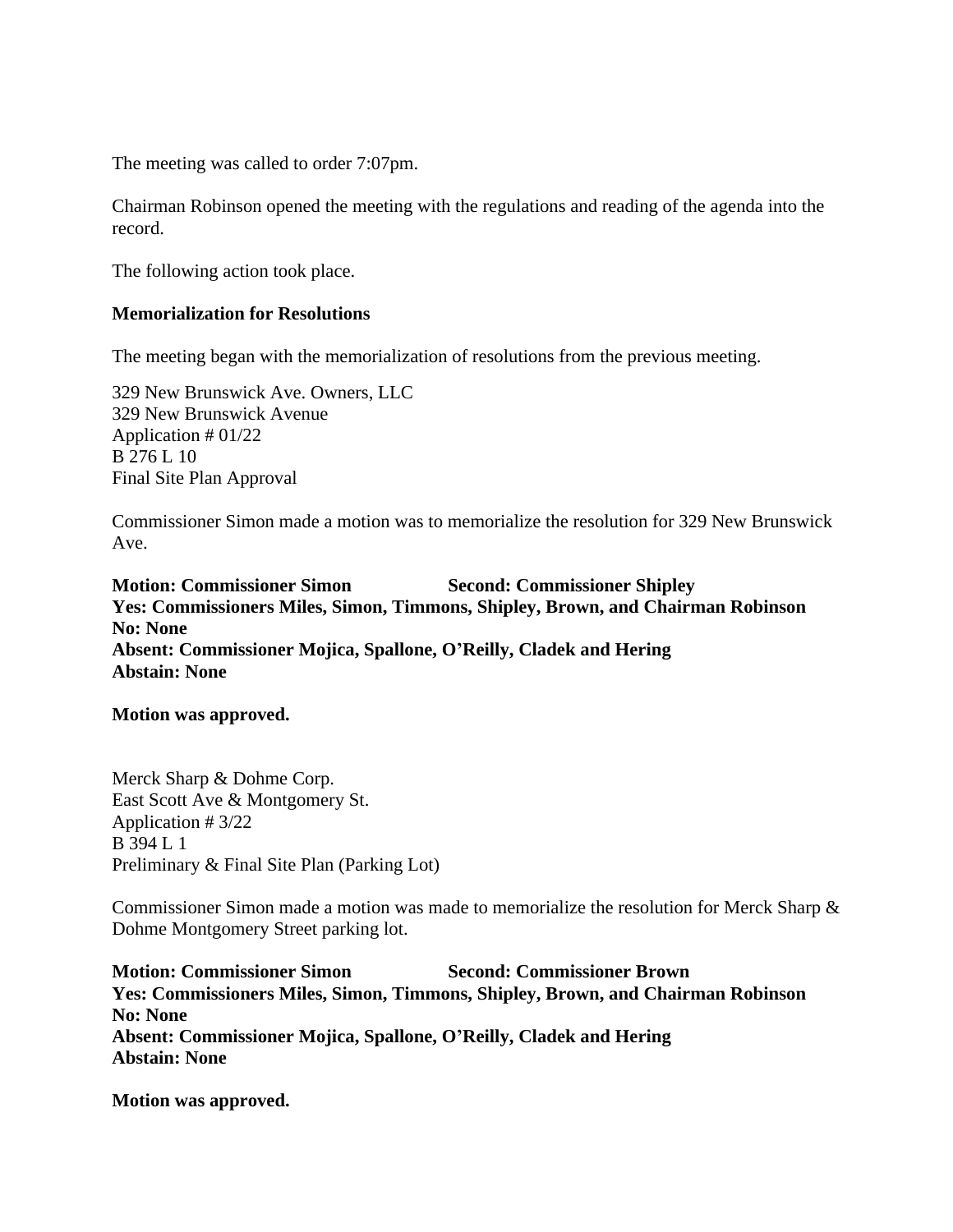Any necessary changes to the Planning Board minutes of March 22nd, 2022 and shall be made at this time and approved by action of the Commissioners.

Commissioner Simon motioned to approve the minutes from March 22, 2022.

**Motion: Commissioner Simon Second: Commissioner Shipley Yes: Commissioners Miles, Simon, Timmons, Shipley, Brown, and Chairman Robinson No: None Absent: Commissioner Mojica, Spallone, O'Reilly, Cladek and Hering Abstain: None**

# **Motion was approved.**

# **Hearings**

OV Builders 382-386 West Grand Ave. Application #4/22 Block 164 Lot 20 Applicant seeking Minor Site plan approval

The board took a recess at 7:18pm to wait for the applicant's engineer.

At 7:31pm the meeting called back to order.

The applicant would like to start proceedings without the architect and engineer.

Board Attorney Karl Kemm stated that the application is ready to be heard.

The board professionals, Engineer Jacqueline Dirmann and Board Planner Leigh Fleming were sworn in.

Attorney Gary Goodman introduced the applicant. The owner and builder of the project would like to present the application for the board. This application involves the West Grand overlay zone. It is a mixed use proposal. The applicant is proposing three two bedroom apartments, and a 1200 square foot retail unit on the ground floor. It will have 10 parking spaces.

The variance is requested for the requirement of 75 foot wide property, but the lot is only 58 ft wide. The client is willing to do whatever the use allows. The hardship variance is for a preexisting nonconforming lot.

Victor Carvalho one of the owners and builder was sworn in by the board.

He explained that the project is going to have two 18 ft tall light poles with downward facing fixtures in the parking area. There is concern about the impacting neighboring properties. Attorney Goodman asked if the lights can they be dimmed and turned off.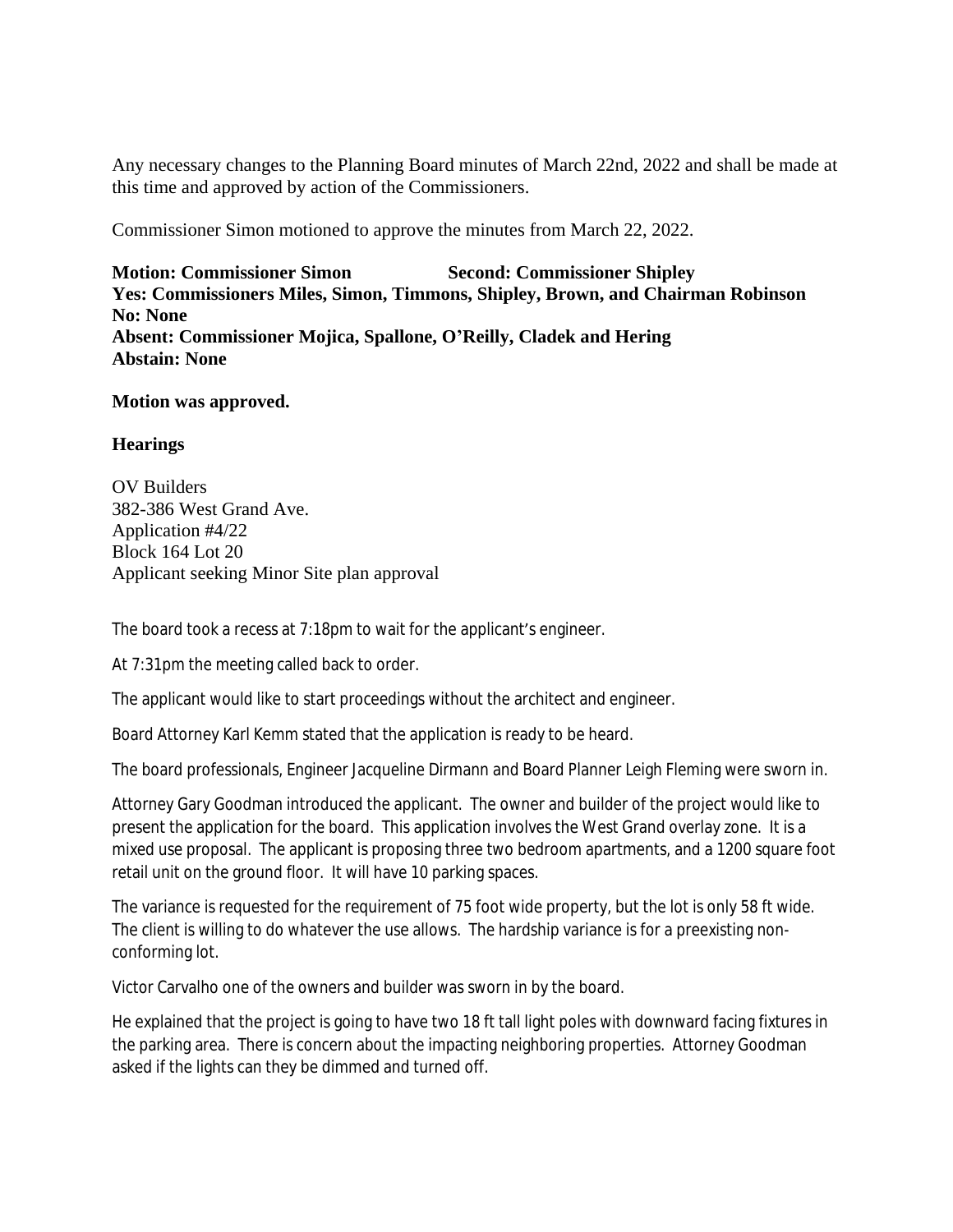Mr. Carvalho stated the lights can be put a timer if the board would like, this is something he is willing to do.

Attorney Goodman asked what the use of the commercial space will be.

Mr. Carvalho stated they are not currently sure, but possibly a retail store, laundry or grocery service. All deliveries to the commercial space will be from the rear area in one of the parking spots.

Victor Carvalho stated that the property is 180 ft. deep.

There is enough room to comply with 5 ft planting of evergreens between the parking lot and back property line. The applicant stated he will adhere to any ordinances of the city.

Gary Goodman asked about the proposal for handling trash and recyclables.

Mr. Carvalho stated they will have an area for trash and recyclables built in the back.

Mr. Carvalho then explained that the front of the building will be stone or brick. The 2<sup>nd</sup> floor will have shakes. The owner will be in charge of the upkeep of the building.

At the boards request the applicant will use crushed stone in the front of the building, and hardy plank in the back. The lighting will have a timer, and landscaping will be used as a buffer in the back area.

The applicant confirmed there will be a parking space provided for deliveries.

The meeting was then opened to the board members.

Commissioner Shipley asked if there are any ordinances regarding the timers for lighting.

Karl Kemm answered that the board can set a time that the timer will need to turn off.

Commissioner Shipley is concerned about the look of the building and would like to see a rendition. He believes the front of the building is going to look like the back.

Mr. Goodman answered that he believes the front of the building looks like the front of the building. He referred to the picture on page SK-2 of the plans.

Commissioner Brown asked what they are looking in the business on the first floor. Specifically, regarding dry cleaners he is concerned about that type of business.

Mr. Goodman said they are looking for a use that is permitted in the area. He doesn't think there is enough area for large retail space.

Some ideas offered were office space, insurance, and travel. Mr. Goodman stated the ordinance allows for many uses.

Commissioner Miles commented on the landscaping. He stated how the sides have evergreens, but a deciduous tree in the back. He does not want the tree to be bare half of the year when the leaves fall.

Mr. Goodman stated the ordinance requires evergreens, so they will be planting evergreens along the fence in the back.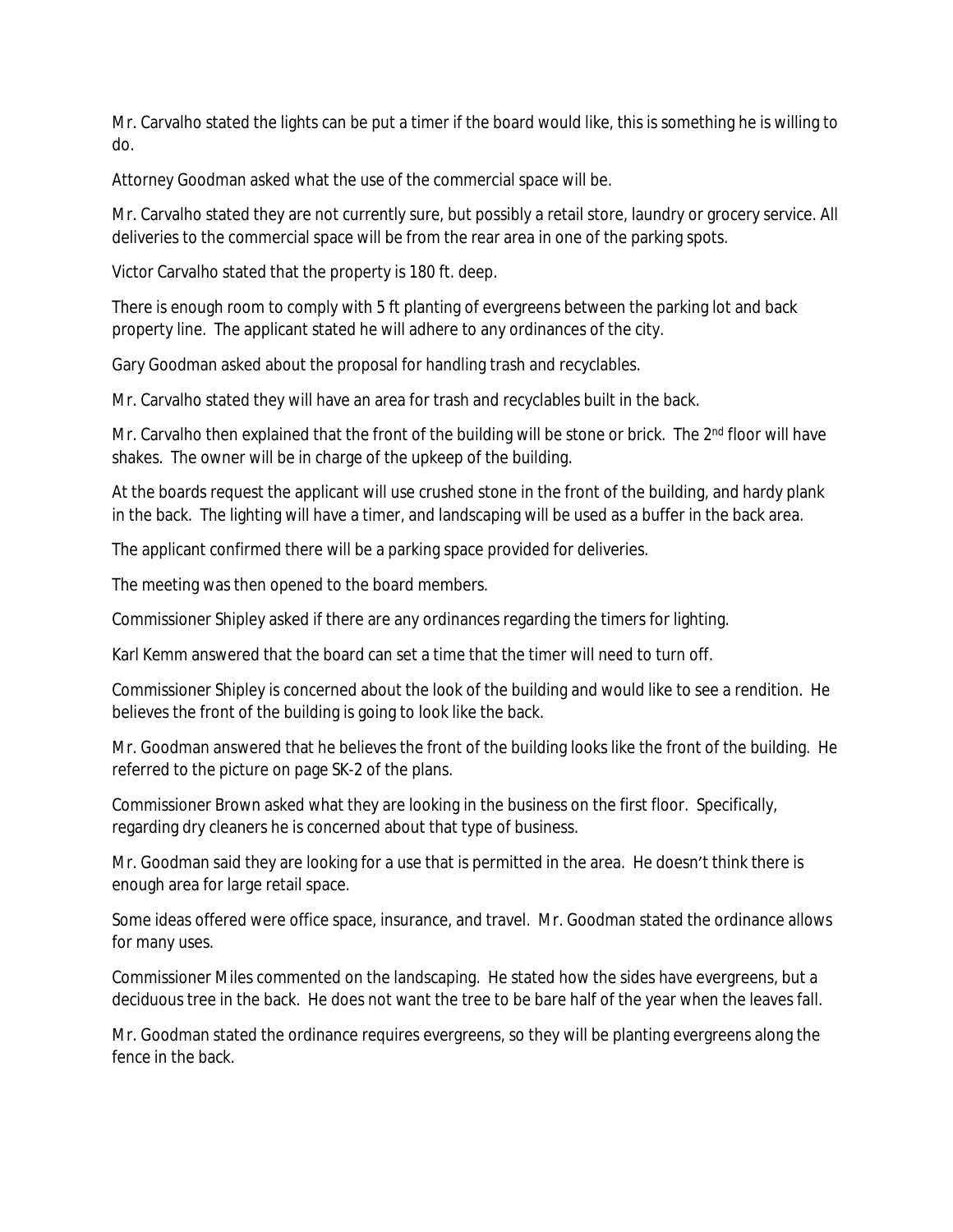Karl Kemm, asked if the evergreens stop down the side of the yard, or will they continue the full depth of the property.

The applicant complied with the request and they will continue the landscaping all the way down the side of the property.

Karl Kemm asked if there can be a condition of putting a shield on the lights if needed.

Attorney Goodman stated the applicant will consent to this. If there are any issues, this can be added.

Karl Kemm asked if they will agree that it will be 3 two bedroom apartments. They will not be allowed to turn the den into a 3<sup>rd</sup> bedroom to which the applicant agreed.

Commissioner Shipley asked if the parking lot will be marked for residential and commercial spaces.

Mr. Goodman stated this will be decided based on the nature of business. This can be determined in the future.

Board Planner Leigh Fleming advised the board that the applicant needs a variance for a street tree. The applicant had proposed a street tree on West Grand. However, there is not enough root area for a tree in this space. She asked the board grant this variance since the applicant planned to put the tree, but was told there was not enough room.

The board agreed to this stipulation.

It was then stated that the plans do show signage for residential parking and commercial parking.

Board Planner Fleming noted there were two deciduous trees in the back of the parking lot on the original plans. On the 2<sup>nd</sup> submission one of the trees was moved to the side. She would like to know why the tree was moved to the side. She is talking about the tree moved between the parking stall and fence. Ms. Fleming is proposing to move the tree back to the original spot if possible.

Attorney Karl Kemm said this will be discussed with the engineer, and if it can be moved back it will be.

The boards' assumption is the trees will be arborvitaes.

Ms. Fleming commented that 3 bedroom units are not permitted in this area. So although it is a condition of the approval, this is not permitted in the area.

Board Engineer Dirmann acknowledged that the applicant has gone through the TRC process. There were a lot of stormwater management questions. The board was provided the proposal that was requested, but no calculations and tests backup to prove that it works was given.

The city wants the two foot green space to be eliminated in the front on Grand Avenue. Requiring a new curb, sidewalk, and driveway. The city wants to eliminate the strip of grass, and make it a 6 ft sidewalk in this area.

The applicant agreed that they will place sidewalk instead of the grass strip.

Karl Kemm asked if there will be assigned parking spaces?

Mr. Goodman stated that there will be spaces for the residential units with signage.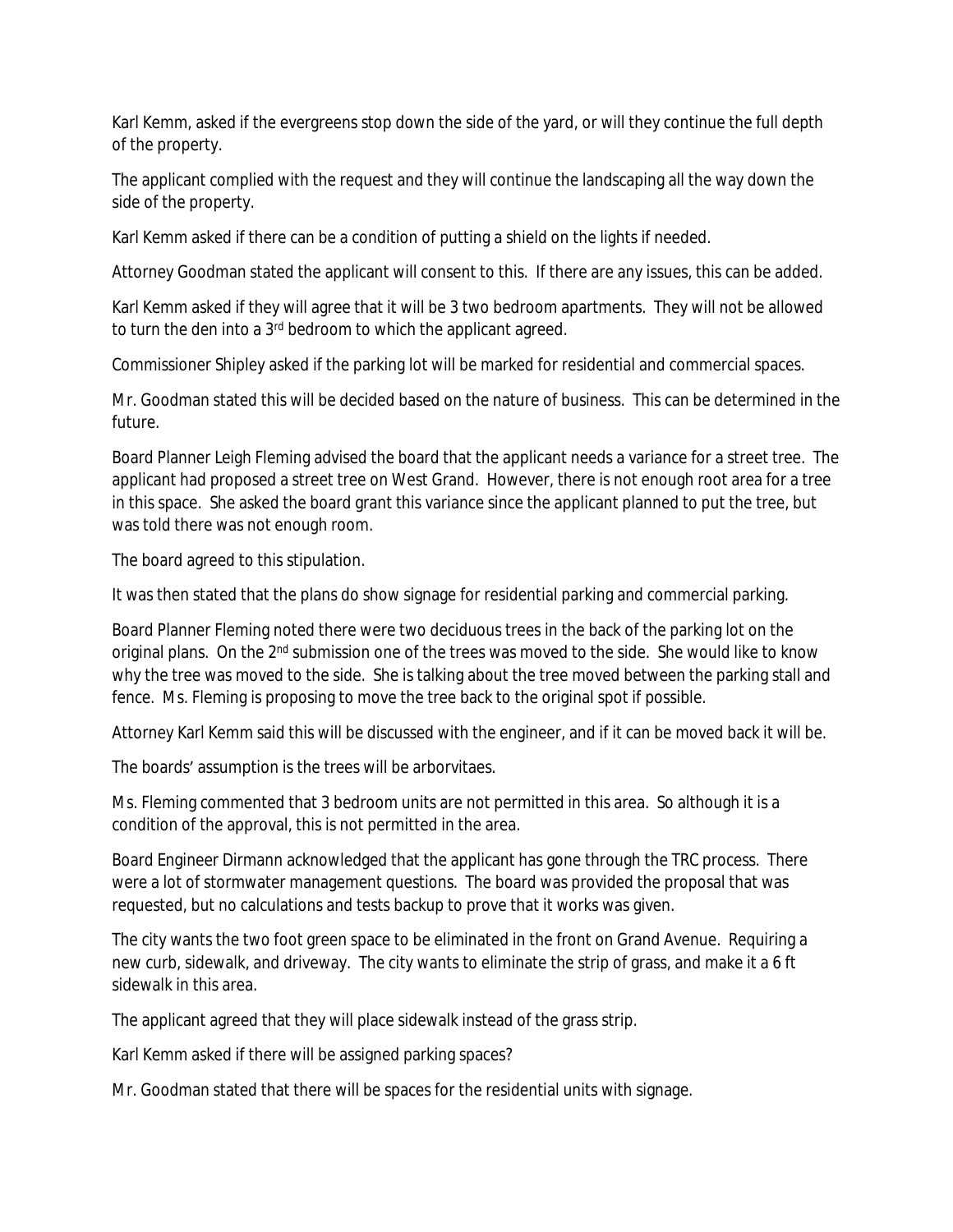Chairman Robinson asked if the applicant agreed to provide the stormwater calculations. This was agreed to, and will be placed in the resolution.

The meeting was opened to the public.

Daniel Savard, of 391 Seminary Avenue was sworn in. He had a question about signage on the building. Will there be signage on the back of the building to denote the commercial area. He prefers to not have any lighted signs in the back.

Mr. Goodman stated the plans do not have any signage on the back. There is no intent to have signage on the rear of the building.

Jane Savard, of 391 Seminary Avenue was sworn in. Ms. Savard was asking about garbage pick up. She would like to know if there will be a dumpster in the back or just cans.

Attorney Goodman advised that they will only have cans in the back for garbage.

Ms. Savard asked if the town will pick it up, or will there be a private hauler. She is concerned about the dumpsters being picked up, and it being loud.

Board Engineer Jacqueline Dirmann stated that page SK-1 shows a trash room in the back for 8 55 gallon trash bins. However, there will be no dumpsters.

Board Attorney Karl Kemm asked about putting a condition in the resolution that if there is a dumpster it will not be picked up before 8am in the morning.

Richard Zdan, of 397 Seminary Avenue was sworn in. Mr. Zdan stated that most of his concerns were addressed especially regarding the landscaping. He would like to see the lighting plan revisited after some time.

He is also concerned about the tenant in the commercial space. He saw on all the plans that it is for office space. However, the applicant mentioned other uses. He believes any type of retail would have more impact on the community. Asked if there can be a condition added to the resolution that the tenant on the first floor can be limited to office space.

Ms. Leigh Fleming said she does not believe it can be restricted to only office uses. Retail is permitted in the area.

Mr. Zdan asked if certain types of retail can be limited as part of the resolution.

Commissioner Simon stated he does not feel comfortable restricting or limiting the rights of the owner as long as it is legal in the city ordinances.

Karl Kemm commented that the uses can only be limited to the actual uses allowed in the ordinance.

Mr. Goodman read the permitted uses allowed for the area. They will make sure that the commercial space is a permitted use.

The public portion of the meeting was closed.

Commissioner Simon motioned to approve the application of OV Builders LLC., 382-386 West Grand Ave. with all of the conditions mentioned by the board.